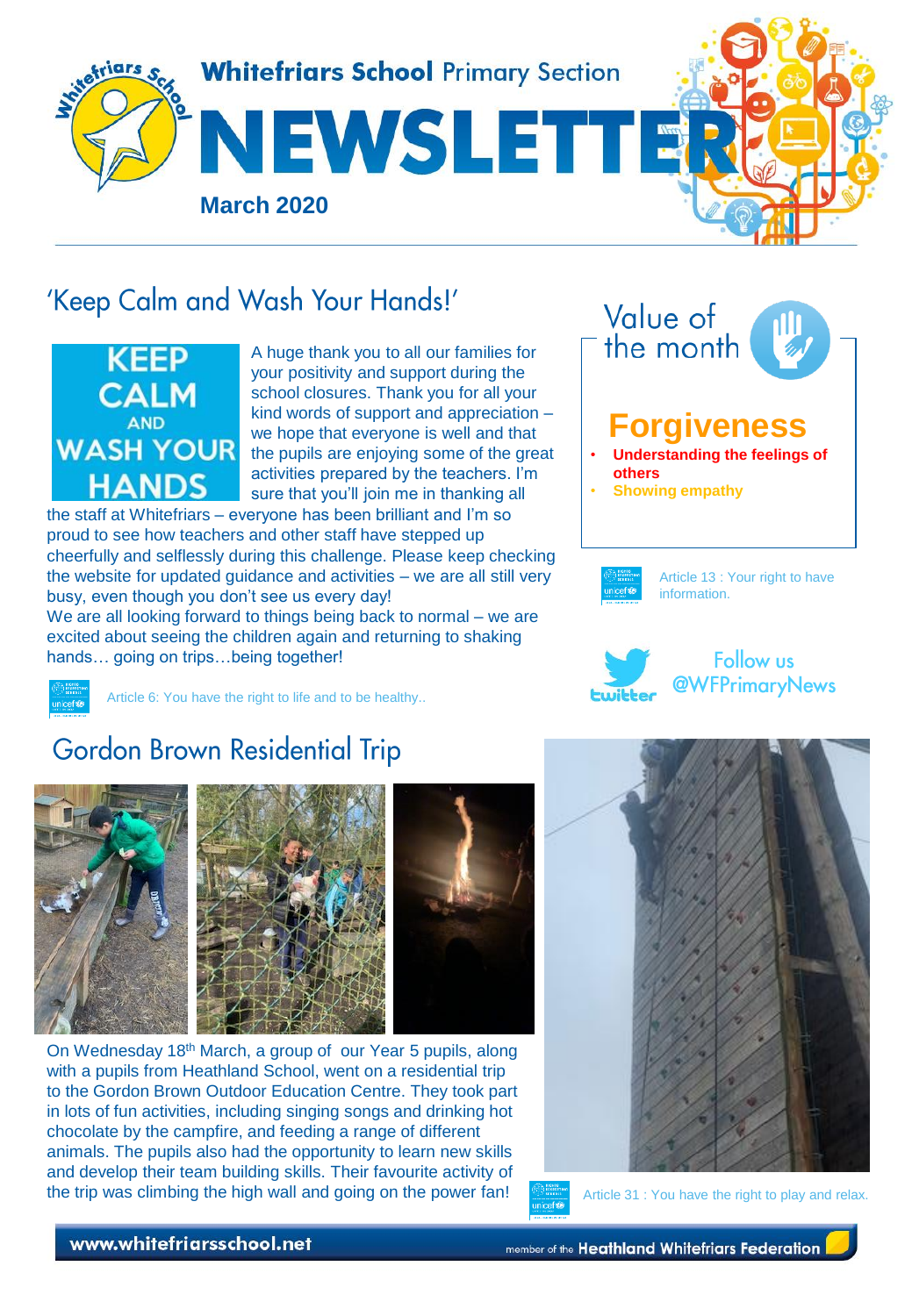

# **World Book Day**





Whitefriars celebrated World Book Day on Friday 6<sup>th</sup> March. It was a chance for book lovers and young readers to revel in the magic of the written word. Pupils and staff, from Nursery to Year 6, dressed as their favourite characters from novels they've read. Our pupils took part in reading extravaganza assemblies. They shared acting, art work, 3D models and oral presentations all based on some fantastic books, and loved having the opportunity to share their special learning with the whole school. There were also competitions and prizes for the best dressed pupils and staff!

Article 29 : Your right to become the best that you can be..

### **African Drumming**





school.

Year 5 children have been thoroughly enjoying their drumming lessons, exploring different sounds on African Djembe drums and learning more about rhythms and playing together as part of a team. They have explored dance and movement alongside the drumming music.

## School Awards

Congratulations to the following children who achieved their Bronze and Gold Awards this month.

#### **Bronze Award:**

Ikhlas – 3 Aquarius Elena – 4 Hercules Flaviu – 3 Cassiopeia Salwa – 5 Aquila Neve – 3 Cassiopeia Kawthar – 3 Aquarius Yasser – 3 Aquarius Mohammad – 3 Aquarius Kacper – 3 Aquarius Pranisa – 3 Aquarius Elpida – 3 Cassiopeia Laksikha – 3 Cassiopeia

### **Gold Award:**

Akshaj – 6 Chamaeleon Ved – 5 Aquila Jayden – 5 Aquila



Article 29 : Your right to become the best that you can be

### **Job Vacancies**



From time to time we have job opportunities which are advertised on our schools' websites. Please click the 'Staff Vacancies' button on our website for further information on any of our current vacancies or follow this link [http://heathlandwhitefriarsfederation.net](http://heathlandwhitefriarsfederation.net/)

www.whitefriarsschool.net